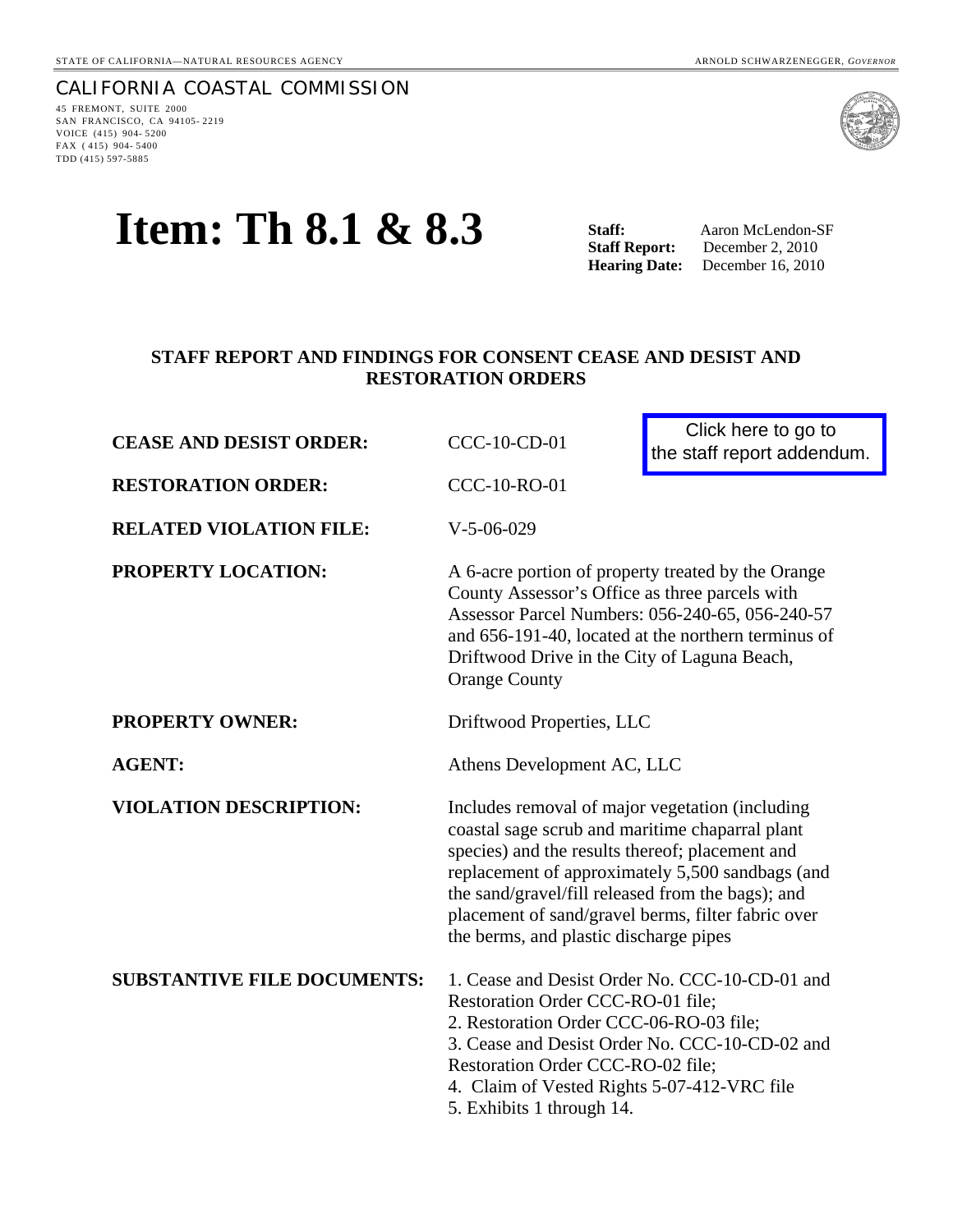$\overline{a}$ 

**CEQA STATUS:** Exempt (CEQA Guidelines (CG) §§ 15060(c)(2)),  $15060(c)(3)$  and Categorically Exempt (CG §§ 15061(b)(2), 15037, 15038, and 15321).

#### **I. SUMMARY OF STAFF RECOMMENDATION**

Staff recommends that the Commission approve Consent Cease and Desist Order No. CCC-10- CD-01 and Restoration Order CCC-10-RO-01 ("Consent Orders"), addressing the unpermitted removal of major vegetation (including coastal sage scrub and maritime chaparral plant species) and the results thereof; and the unpermitted placement and replacement of approximately 5,500 sandbags, sand/gravel berms, filter fabric over the berms, and plastic discharge pipes, in violation of the Coastal Act. The unpermitted development activities occurred on an approximately 6-acre portion of property treated by the Orange County Assessor's Office as comprising all of one assessor's parcel, identified with Assessor Parcel Number ("APN") 656- 191-40, and a portion of a second parcel, designated as APN 056-240-65, which two assessor's parcels meet at the northern terminus of Driftwood Drive in the City of Laguna Beach, Orange County (Exhibit 6). For purposes of this matter, we refer to the entirety of both assessor's parcels, as well as a third (APN 056-240-57), all three of which are owned by Driftwood Properties, LLC ("Respondent"), collectively as the "Subject Properties". The Subject Properties are undeveloped, with the exception of the unpermitted development, utility poles and lines, and an active, historic hiking trail (Exhibit 4  $\&$  14). The total land acreage of the Subject Properties is approximately 75 acres. During the time staff has worked on resolving the above-described violations, the Subject Properties have been managed by Athens Development AC, LLC ("Athens") and staff has worked closely with both Athens and Respondent to reach an amicable resolution of the subject violations.

Through the Consent Orders, Respondent has agreed to, among other things: 1) remove the unpermitted development from the Subject Properties, 2) remove all non-native plant species from the approximately 6-acre portion of the Subject Properties where the unpermitted development is located, 3) execute and record an irrevocable offer to dedicate an open space conservation and public access easement<sup>[1](#page-1-0)</sup> over the entirety of the Subject Properties, 4) transfer fee title over the Subject Properties to the City of Laguna Beach, 5) record a "Preemptive Purchase Right Agreement" in favor of the California State Coastal Conservancy ("SCC") over an additional approximately 80 acre portion of land adjacent to the Subject Properties, which is currently owned by Respondent, and 6) effectively dismiss, with prejudice, all aspects of the suit filed by Driftwood Properties LLC against the California Coastal Commission over the Commission's denial of Vested Rights Claim No. 5-07-412-VRC.

The Subject Properties are located in the Hobo/Aliso area of Laguna Beach (Exhibit 4). The Commission has jurisdiction over permit and enforcement matters in this area because Hobo/Aliso Canyon, where the unpermitted development occurred, is an area of deferred

<span id="page-1-0"></span><sup>&</sup>lt;sup>1</sup> The public access aspect of the easement will be limited to a single, existing pedestrian hiking trail (See Exhibit 14 of this staff report and Figure 11, at page 41 of the Removal Plan (attached to the Consent Orders)).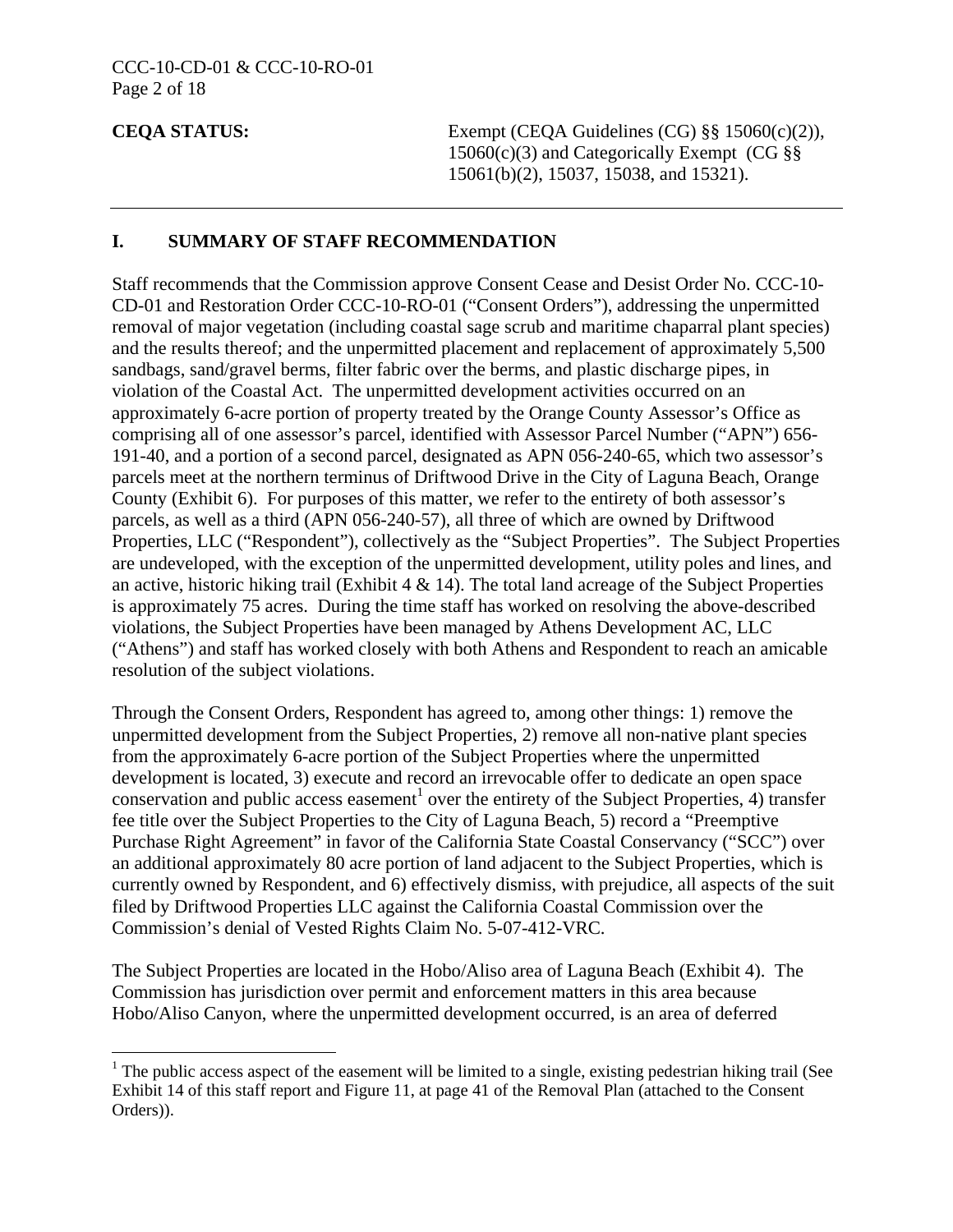#### CCC-10-CD-01 & CCC-10-RO-01 Page 3 of 18

 $\overline{a}$ 

certification and, therefore, is not subject to local regulation under the certified Laguna Beach Local Coastal Program.

The Commission can issue a Cease and Desist Order under Section 30810 of the Coastal Act in cases where it finds that the activity that is the subject of the order has occurred either without a required Coastal Development Permit ("CDP") or in violation of a previously granted CDP. The Commission can issue a Restoration Order under section 30811 of the Coastal Act if it finds that development 1) has occurred without a coastal development permit, 2) is inconsistent with Chapter 3 of the Coastal Act, and 3) is causing continuing resource damage. These criteria are all met in this case, as summarized briefly here, and discussed in more detail on pages 10-15.

The unpermitted activity that has occurred on the Subject Properties clearly meets the definition of "development" set forth in Section 30106 of the Coastal Act. All non-exempt development in the Coastal Zone requires a CDP. The development was not exempt from permitting requirements and was undertaken without a CDP, in violation of Coastal Act Section 30600.<sup>[2](#page-2-0)</sup>

Furthermore, the unpermitted development and the ongoing maintenance of the unpermitted development are inconsistent with the policies in Chapter 3 of the Coastal Act, including Section 30240 (requiring protection of environmentally sensitive habitat), Section 30251 (requiring protection of scenic areas and visual qualities), and Section 30253 (requiring avoidance of erosion), all of which require protection of sensitive coastal resources within the Coastal Zone and subject to regulation under the Coastal Act (as fully discussed below).

The unpermitted development has adversely impacted the resources associated with the dynamic habitats of this area of Laguna Beach. Such impacts meet the definition of damage provided in Section 13190(b) of Title 14 of the California Code of Regulations (hereinafter, "14 CCR"), which defines "damage" as, "any degradation or other reduction in quality, abundance, or other quantitative or qualitative characteristic of the resource as compared to the condition the resource was in before it was disturbed by unpermitted development." If the unpermitted development is allowed to remain, its presence will lead to further impacts (including the temporal continuation of the existing impacts) to the resources protected under Chapter 3 of the Coastal Act.

The unpermitted development remains at the Subject Properties. The continued presence of the unpermitted development and/or the maintenance of cleared areas on the Subject Properties, as described below, will exacerbate damages to resources protected by the Coastal Act. Thus, the continued presence, and/or maintenance thereof, of the unpermitted development on the Subject Properties is causing continuing resource damage, as defined in 14 CCR Section 13190. Therefore, the Commission has the authority to issue a cease and desist and restoration order in this matter.

<span id="page-2-0"></span> $2^2$  Staff notes that the Commission, at its October 16, 2008 hearing, determined that Respondent's claim of vested rights was not substantiated and that the development that is the subject of these Consent Orders required a Coastal Development Permit.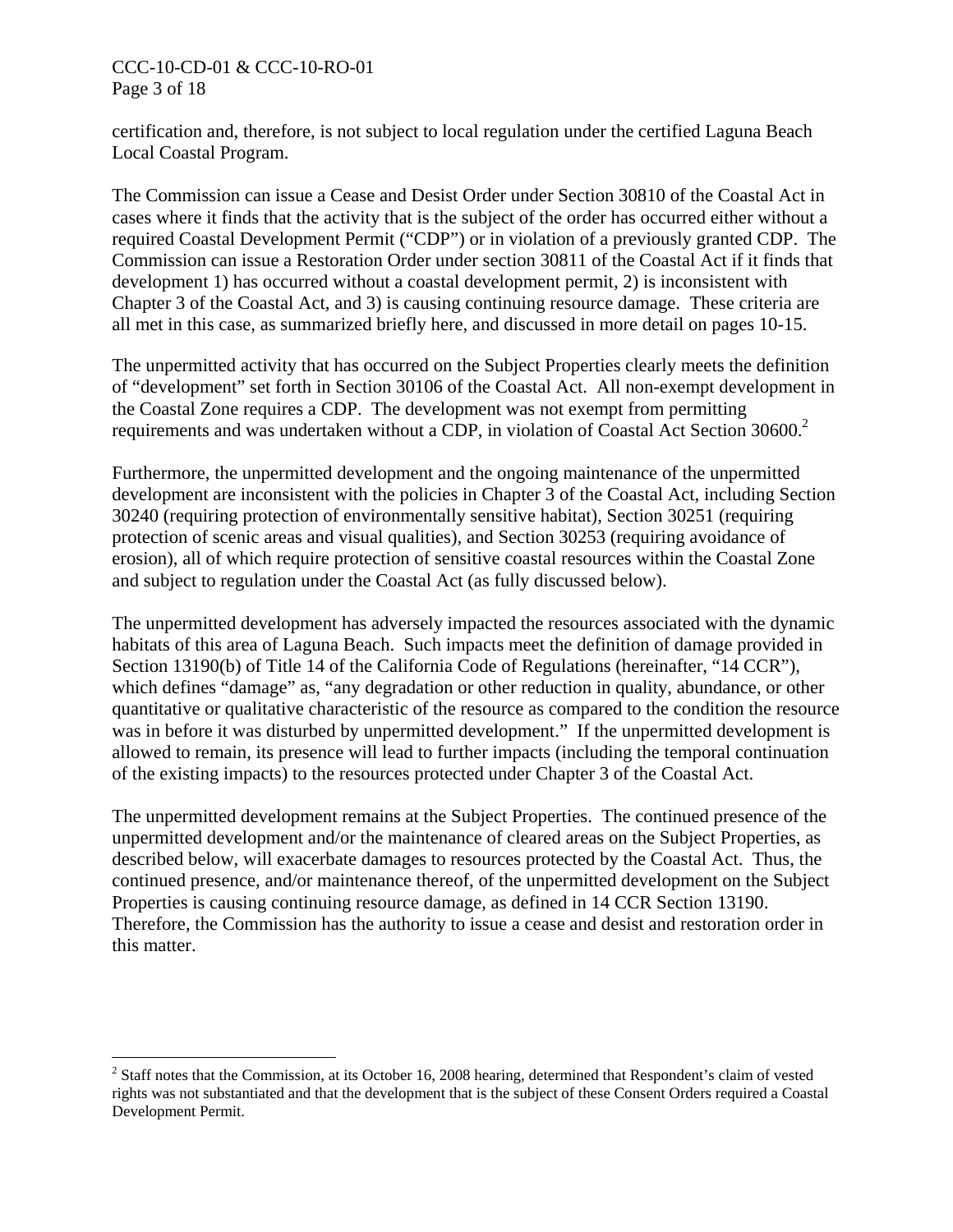# **II. HEARING PROCEDURES**

The procedures for a hearing on a Cease and Desist Order and Restoration Order are outlined in Title 14, Division 5.5, Section 13185 of the California Code of Regulations.

For a Cease and Desist Order and Restoration Order hearing, the Chair shall announce the matter and request that all parties or their representatives present at the hearing identify themselves for the record, indicate what matters are already part of the record, and announce the rules of the proceeding including time limits for presentations. The Chair shall also announce the right of any speaker to propose to the Commission, before the close of the hearing, any question(s) for any Commissioner, at his or her discretion, to ask of any other party. Staff shall then present the report and recommendation to the Commission, after which the alleged violator(s) or their representative(s) may present their position(s) with particular attention to those areas where an actual controversy exists. The Chair may then recognize other interested persons after which time Staff responds to the testimony and to any new evidence introduced.

The Commission should receive, consider, and evaluate evidence in accordance with the same standards it uses in its other quasi-judicial proceedings, as specified in 14 CCR Section 13186, incorporating by reference Section 13065. The Chair will close the public hearing after the presentations are completed. The Commissioners may ask questions to any speaker at any time during the hearing or deliberations, including, if any Commissioner chooses, any questions proposed by any speaker in the manner noted above. Finally, the Commission shall determine, by a majority vote of those present and voting, whether or not to issue the Consent Cease and Desist and Restoration Orders. Passage of a motion below will result in issuance of the Consent Cease and Desist and Restoration Orders.

# **III. STAFF RECOMMENDATIONS**

Staff recommends that the Commission adopt the following two motions:

### **1. Motion:**

### *I move that the Commission issue Consent Cease and Desist Order No. CCC-10-CD-01 pursuant to the staff recommendation.*

#### **Staff Recommendation of Approval:**

Staff recommends a **YES** vote. Passage of this motion will result in issuance of the Consent Cease and Desist Order. The motion passes only by an affirmative vote of a majority of Commissioners present.

#### **Resolution to Issue Consent Cease and Desist Order:**

The Commission hereby issues Consent Cease and Desist Order No. CCC-10-CD-01, as set forth below, and adopts the findings set forth below on grounds that development requiring a coastal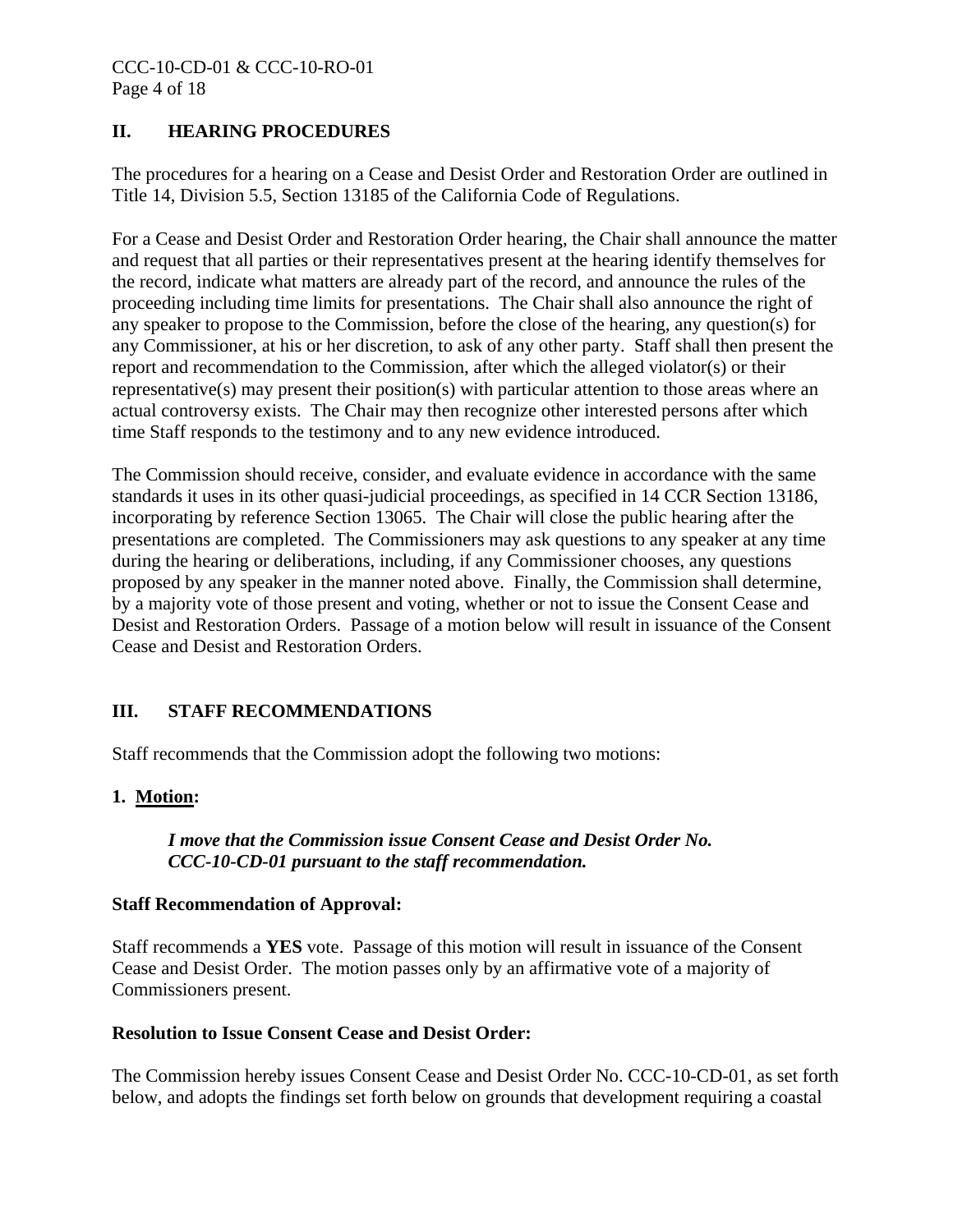#### CCC-10-CD-01 & CCC-10-RO-01 Page 5 of 18

development permit from the Commission has occurred without such a permit having been issued.

#### **2. Motion:**

<u>.</u>

#### *I move that the Commission issue Consent Restoration Order No. CCC-10-RO-01 pursuant to the staff recommendation.*

#### **Staff Recommendation of Approval:**

Staff recommends a **YES** vote. Passage of this motion will result in issuance of the Consent Restoration Order. The motion passes only by an affirmative vote of a majority of Commissioners present.

#### **Resolution to Issue Consent Restoration Order:**

The Commission hereby issues Consent Restoration Order No. CCC-10-RO-01, as set forth below, and adopts the findings set forth below on the grounds that 1) development has occurred without a coastal development permit, 2) the development is inconsistent with the Coastal Act, and 3) the development is causing continuing resource damage.

## **IV. FINDINGS FOR CONSENT CEASE AND DESIST ORDER NO. CCC-10-CD-01 AND CONSENT RESTORATION ORDER CCC-10-RO-01**[3](#page-4-0)

### **A. Description of Property**

The Subject Properties include approximately 75 acres of land located at the northern terminus of Driftwood Drive in Hobo/Aliso area of Laguna Beach in Orange County (Exhibit 4). The subject unpermitted development is located on approximately six of the 75 acres (Exhibit 6). The steeply sloping hillside property contains large areas of dense, pristine southern maritime chaparral (a rare, sensitive plant community) and big leaved Crownbeard (listed as 'threatened' by the State and Federal governments). Four separate watercourses, as mapped by the City of Laguna Beach, extend across the Subject Properties (Exhibit 7). These watercourses are located in the canyons located throughout the Subject Properties. Hobo Canyon (one of the canyons running through the Subject Properties) contains a significant drainage course (a United States Geological Survey ("USGS") mapped "Blue Line Steam"), which crosses the north and northwestern portion of the Subject Properties and extends into a neighboring mobile home park. In or before 1962, a prior property owner graded "pads" on the approximately six acres of the Subject Properties where the unpermitted development at issue in this matter would later occur. Over time these pads revegetated with coastal sage scrub and southern maritime chaparral, until the unpermitted clearance of this vegetation occurred (as explained in more detail below). The

<span id="page-4-0"></span> $3$  These findings also hereby incorporate by reference Section I of the December 2, 2010 staff report ("Staff Report and Findings for Consent Cease and Desist and Restoration Orders") in which these findings appear, which section is entitled "Summary of Staff Recommendation."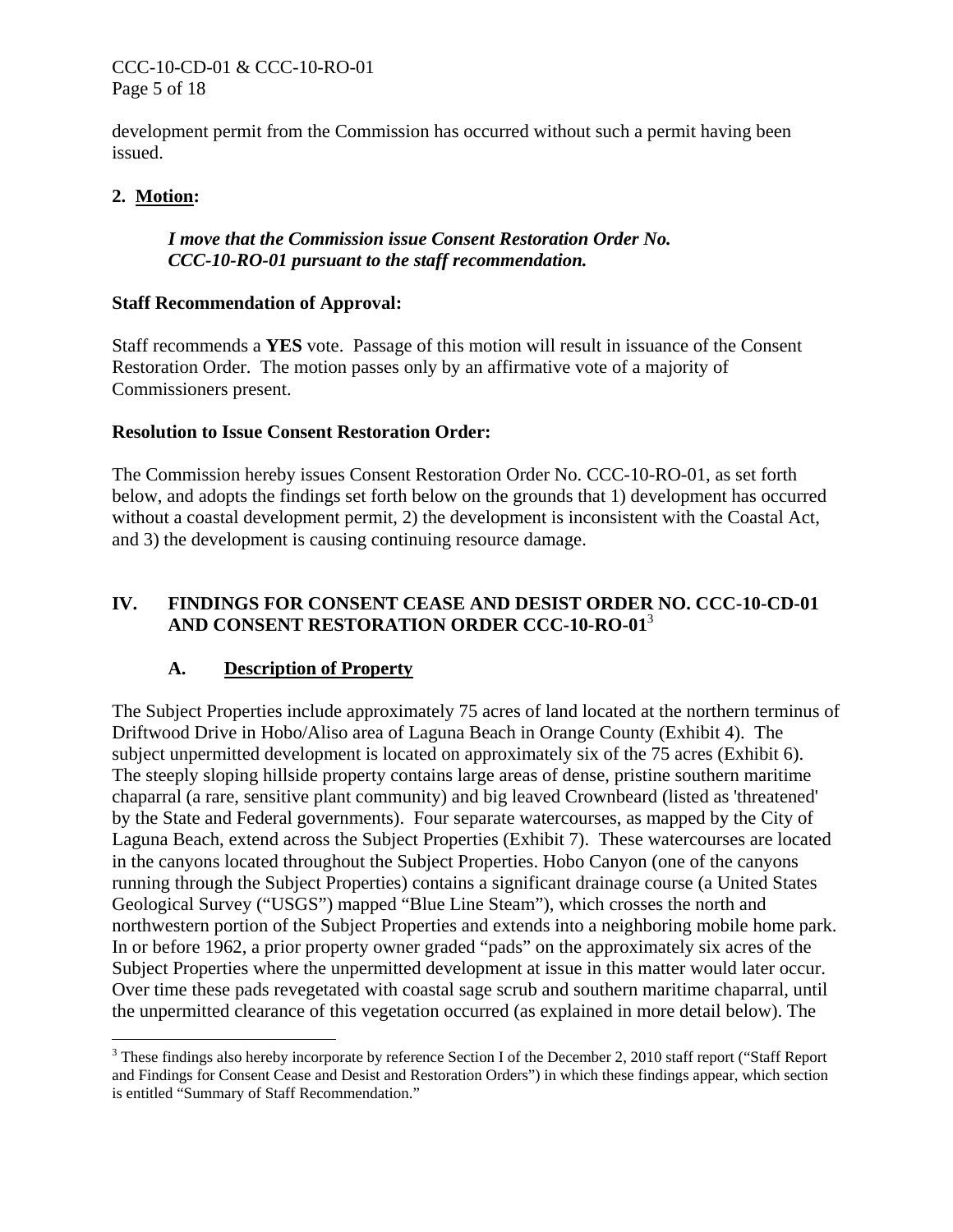unpermitted development occurred on numerous occasions over the last 3 decades. Up until 2004, this clearance was undertaken by the prior owner, the Esslinger Family Trust. Respondent conducted clearance of major vegetation after their ownership in 2004. The sandbags first appear in aerial photographs in the late 1990's. These sandbags were placed on the Subject Properties by the prior owner. After taking ownership of the Subject Properties, Respondent continued to maintain the existing unpermitted development and placed additional sand bags and other drainage devices on the Subject Properties. Crownbeard, as well as coastal sage scrub and southern maritime chaparral plant communities, are found throughout the Subject Properties, including within and adjacent to the six acres where the unpermitted development activities occurred.

# **B. Description of Coastal Act Violation**

The violations consist of the unpermitted clearance of major vegetation (coastal sage scrub and southern maritime chaparral), and the results thereof; placement and replacement of approximately 5500 sand bags (and the sand/gravel/fill released from the bags); and placement of sand/gravel berms, filter fabric over the berms, and plastic discharge pipes. All the unpermitted development that is the subject of these proceedings is located on an approximately six-acre portion of the Subject Properties (Exhibit 6).

# **C. History of Coastal Act Regulation of the Subject Properties and the Current Violations**

This Commission has granted several prior permits (and amendments thereto) to Respondent's predecessor in interest, the Esslinger Family Trust, for storm drain improvements on some of their properties, including both the Subject Properties now owned by Respondent and adjacent lands on which a mobile home park is located: coastal development permits G5-95-286, 5-95- 286, 5-95-286 A, 5-96-048, and 5-98-151. In addition, Respondent filed a claim of vested rights (5-07-412-VRC) asserting a vested right to the graded pads and the maintenance of those pads, which the Commission rejected in October of 2008. There have also been previous enforcement actions connected with the Subject Properties. The following briefly describes those actions, as well as the history related to the subject proceedings.

# Restoration Order CCC-06-RO-03 (Driftwood/Athens)

On July 13, 2006, the Commission approved and issued to Respondent a Consent Restoration Order (attached hereto as Exhibit 8) to address restoration and mitigation for the unpermitted removal of 1341 sq.ft. of Big-leaved Crownbeard, an endangered plant species, from a portion of the Subject Properties. The unpermitted activity addressed by this 2006 Restoration Order occurred on October of 2005 near the southern portion of the Subject Properties adjacent to a municipal water tank. Respondent and Athens worked cooperatively with Commission staff to fully address the unpermitted activity.

Pursuant to the terms of the 2006 Restoration Order, Respondent prepared a Restoration Plan outlining the activities it proposed to undertake to restore all of the impacted crownbeard on the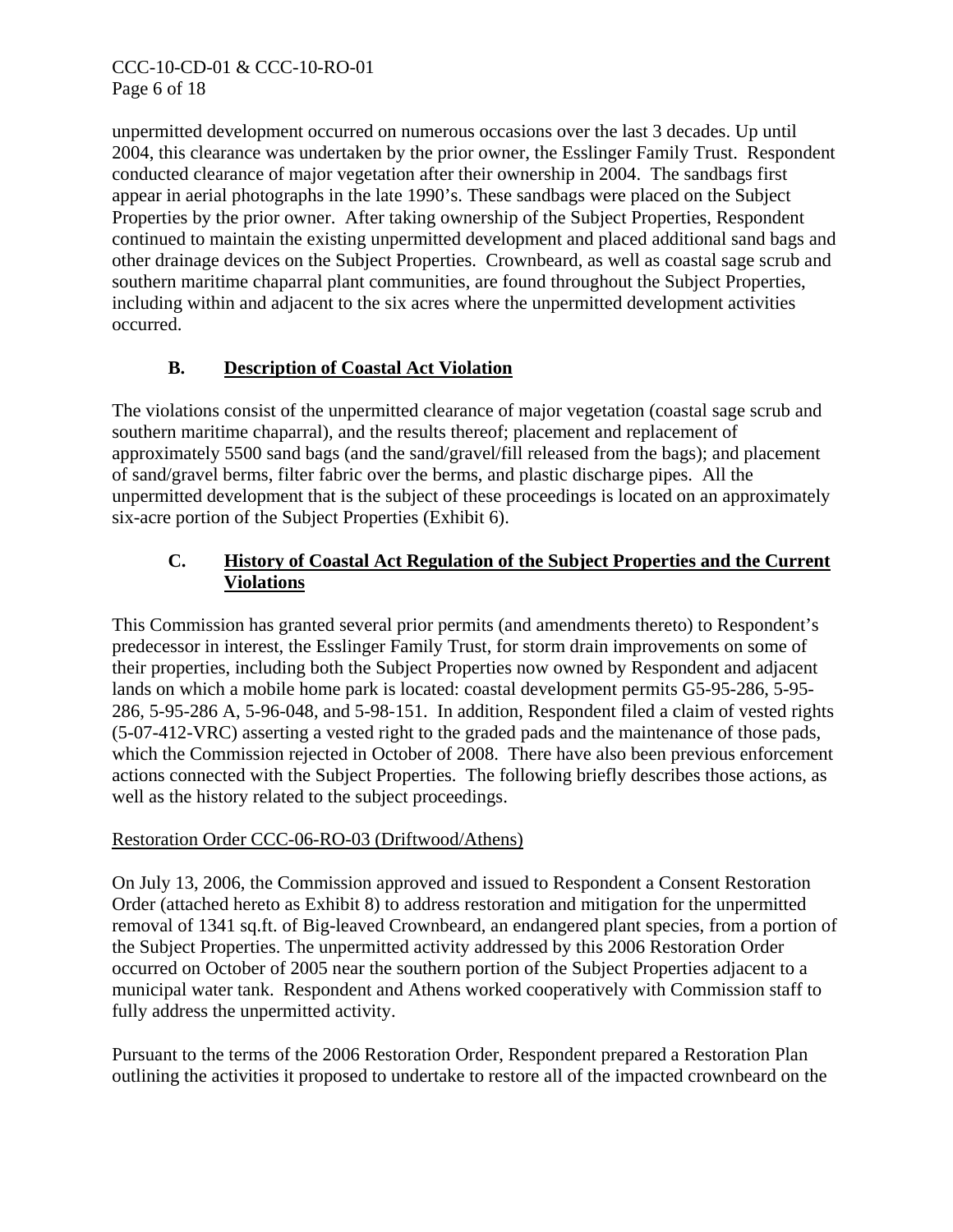#### CCC-10-CD-01 & CCC-10-RO-01 Page 7 of 18

property and to achieve additional mitigation for the interim losses to the overall crownbeard population. The Restoration Plan included:

 1) Restoration of crownbeard within the area impacted by unpermitted crownbeard removal.

2) Removal of 31 non-native acacia shrubs and planting of 31 native chaparral shrubs.

 3) Establishment of 670 sq.ft. of crownbeard in a separate area designated as "the Mitigation Area" to mitigate for temporal loss and loss of fitness resulting from the unpermitted removal of crownbeard.

In addition, in the 2006 Restoration Order, Respondent agreed to monitor the success of the restoration activities; report annually to Commission staff regarding compliance with the terms of the order, and prepare a final report at the end of the five year monitoring period. Restoration Order No. CCC-06-RO-03 imposes personal obligations on Respondent and Athens. Accordingly, irrespective of Respondent's ownership of the Subject Properties, the obligations under CCC-06-RO-03 have and will remain the responsibility of Respondent and Athens.

#### Consent Cease and Desist Order No. CCC-10-CD-02 and Restoration Order No. CCC-10-RO-02 (Gromet)

On April 14, 2010, the Commission approved and issued to Stevan and Rona Gromet, who live adjacent to the Subject Properties, Consent Cease and Desist and Restoration Orders Nos. CCC-10-CD-02 and CCC-10-RO-02 (attached hereto as Exhibit 9) to address their removal of major vegetation, including the threatened Big-Leaf Crownbeard, from an approximately 3,500 square foot area on Respondent's property. Respondent was not aware that Gromet was conducting the clearance of vegetation on its property. The Gromets agreed to enter into Consent Cease and Desist and Restoration Orders with the Commission, which required, among other things, full restoration of the impacted area on the Subject Properties. Following restoration, Gromet has agreed to monitor the restoration for a period of 5 years. As with the above-described restoration order, CCC-10-CD-02 and CCC-10-RO-02 are personal obligations on Gromet.

### Subject Coastal Act Violations

In December 2005, Respondent notified Commission staff that it planned to replace 500 of the approximately 5,500 sandbags on the Subject Properties. In January 2006, Respondent submitted CDP application No. 5-06-014 for these replacement activities. That application was ultimately withdrawn in July 2006 after it came to light that the original placement of the sandbags occurred in the 1990s without the requisite CDP. A second CDP application, No. 5-06- 382, submitted in October of 2006, included a request for after-the-fact approval of the original placement of the approximately 5,500 unpermitted sandbags and other drainage control devices installed by a previous landowner, as well as requesting prospective approval for the placement of approximately 500 new sandbags, and a 2-year maintenance provision allowing for future replacement of sandbags and drainage control devices. CDP application No. 5-06-382 was scheduled to be considered by the Commission on May 10, 2007, but it was withdrawn by Respondent upon learning of staff's intent to recommend denial of the request based on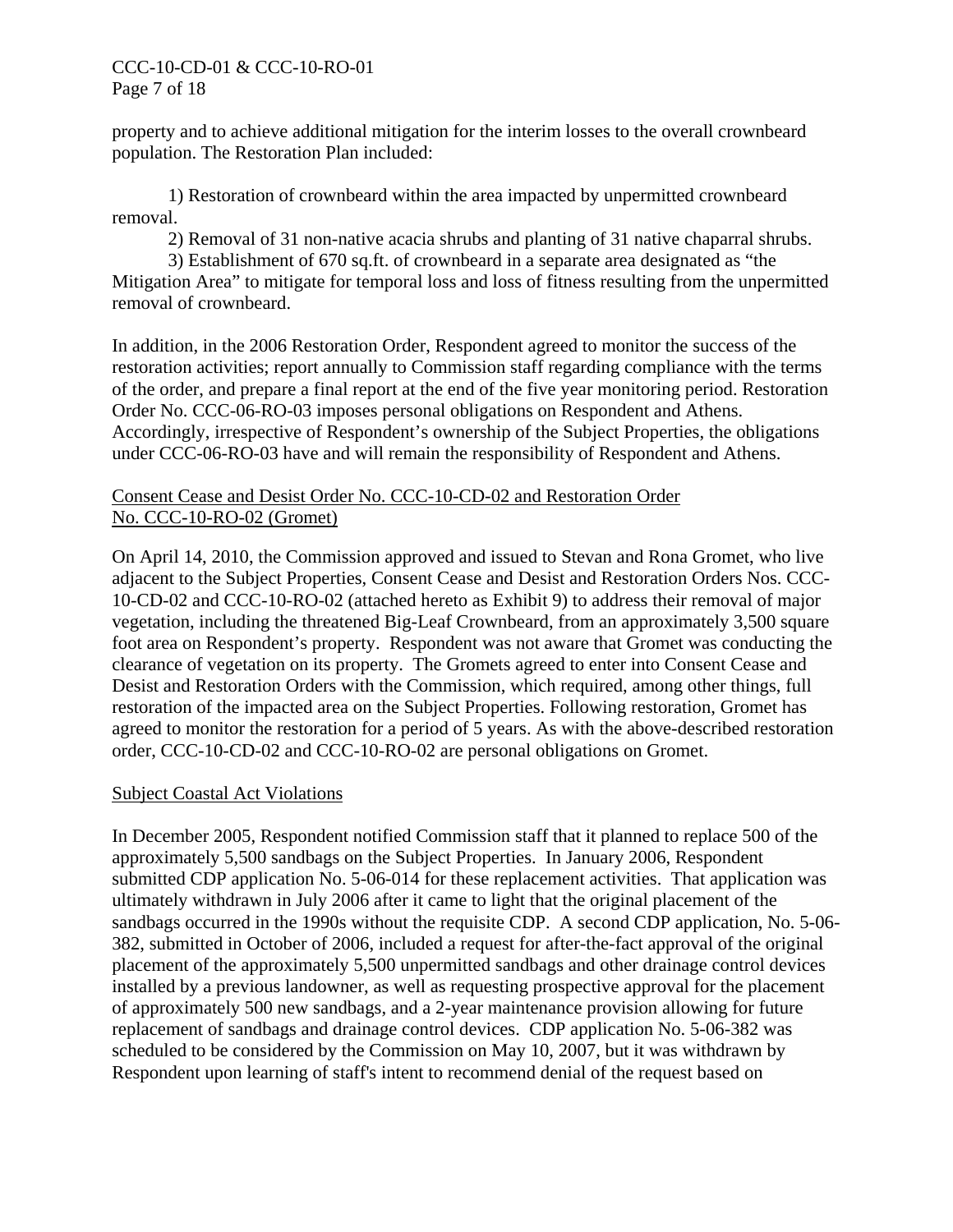#### CCC-10-CD-01 & CCC-10-RO-01 Page 8 of 18

 $\overline{a}$ 

inconsistency with Coastal Act policies. No subsequent application was filed, and, consequently, no CDP has been obtained for sandbags on the Subject Properties.

In addition, during Commission staff's review of the CDP application discussed above, staff discovered that vegetation clearance had occurred on the Subject Properties since the late 1970's/early 1980's. In researching whether the development had been undertaken without benefit of a CDP and whether such development was inconsistent with the Coastal Act, Commission staff also reviewed historical aerial and ground-level photographs, city records, and biological surveys. The results of this research demonstrated that major vegetation was removed from the areas in and adjacent to the "graded pads" located on the Subject Properties on three disparate occasions following the grading in the early 1960's and then more regularly starting at the beginning of this Century: 1) at some time between 1979 and 1986, 2) at some time between 1993 and 1997 or 1998, 3) in 1999, and 4) periodically between 2000 and 2008. None of these actions was authorized in a CDP. After each of these instances, the areas cleared of vegetation were rapidly colonized by coastal sage scrub, southern maritime chaparral, including bigleaf crownbeard, and transitional or successional species, except for those areas occupied by the sandbags and the sand/gravel which had emanated from the bags over time, and in the locations of the plastic discharge pipes and filter fabric. Had this site been left undisturbed following the grading in the early 1960's, it most likely now would be covered with a combination of mature coastal sage scrub and maritime chaparral.<sup>4</sup> No CDPs were issued for the removal of major vegetation; placement of approximately  $5,500$  sandbags,  $5$  sand/gravel berms, filter fabric over the berms, and plastic discharge pipes.

In addition, the sandbags first appear in 1997/98 aerial photographs on the City of Laguna Beach's online gis maps. The sandbags are placed at regular intervals across and around the edges of the graded pads, and in rows through the watercourse located closest to the municipal water tank. There is also a sandbag berm at the base of the watercourse. Sometime between 1997/98 and 2003, drainage pipes were installed on two graded roads, thus discharging run-off from the pad areas into the stormdrain on Driftwood Drive.

All unpermitted development undertaken on the property before 2004 was performed by the Esslinger family, which also owns the Laguna Terrace Mobilehome Park (located adjacent to the Subject Properties). In 2004, the property was sold to Respondent. In November 2004, the Respondent and Athens replaced 5500 sandbags on the property that had fallen into disrepair.

On May 4, 2007, Commission staff sent a Notice of Violation letter to Respondent (Exhibit 10). Subsequently, staff discussed the possibility of resolving the violations through a consent order.

<span id="page-7-0"></span><sup>4</sup> J. Dixon memo to R. Todaro re habitat characteristics on Athens Group property dated 04-16-07 (Exhibit 12).

<span id="page-7-1"></span><sup>5</sup> Emergency Permit No. 5-07-440-G authorized the temporary placement of up to 300 sandbags on an existing unpermitted sandbag berm at the mouth of a watercourse on the property. These approximately 300 sandbags were removed from the Subject Properties pursuant to the terms of the emergency permit.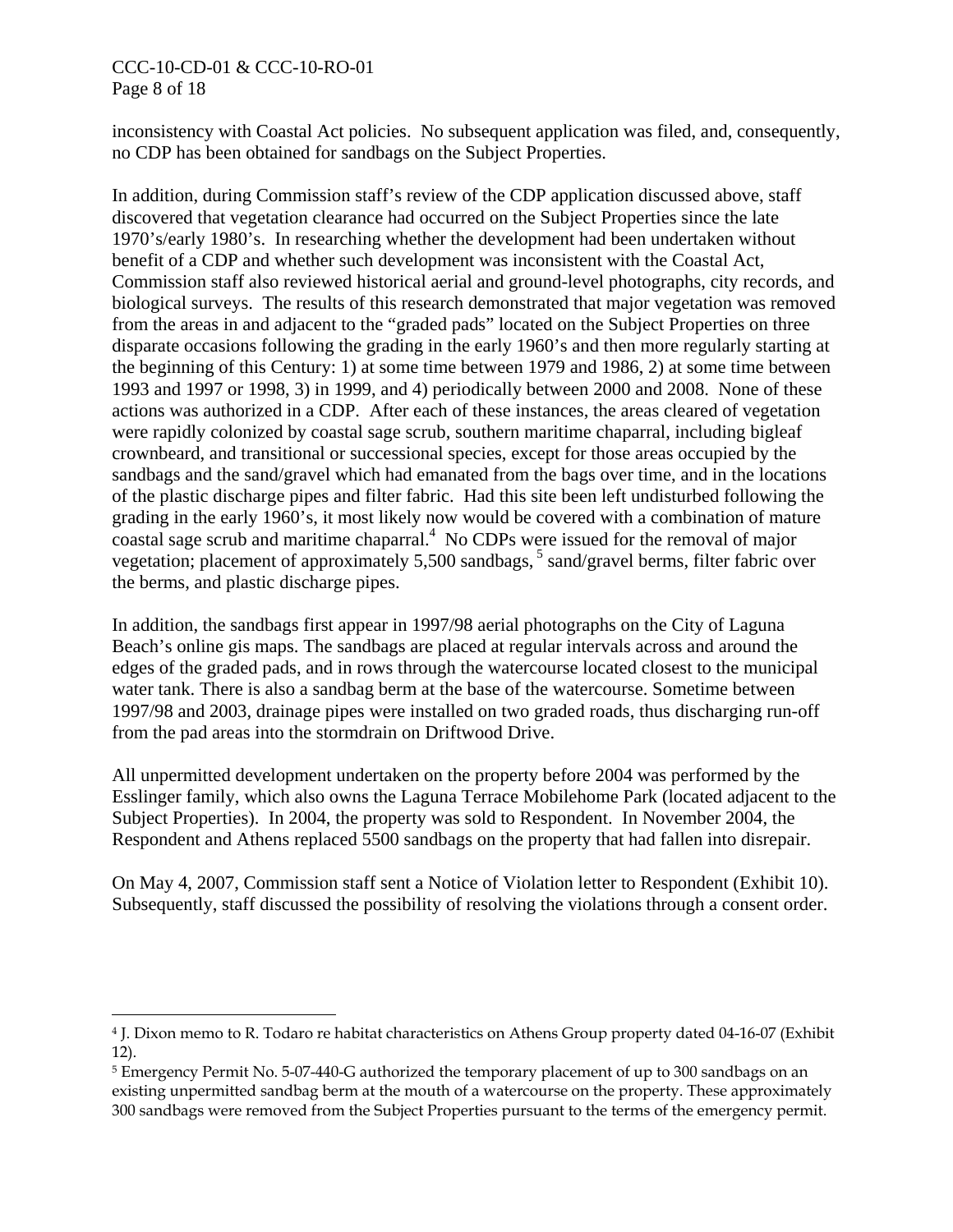#### *Claim of Vested Rights*

In November 2007, Respondent submitted to the Commission a Claim of Vested Rights application No. 5-07-412-VRC, asserting that it held a vested right to the graded pads and to maintain those pads, including by performing ongoing fuel modification on the pads based on the requirements of the City of Laguna Beach. On October 16, 2008, the Commission held a public hearing on and denied Respondent's Claim of Vested Rights application. On December 12, 2008, Respondent filed a petition for writ of mandate and complaint with the Orange County Superior Court challenging the Commission's denial of its Claim of Vested Right Claim (the "VRC litigation"). That litigation is currently inactive, as is explained below.

#### *Notice of Intent to Commence Cease and Desist and Restoration Order Proceedings*

On March 27, 2008, pursuant to 14 CCR Section 13181 and 13191, the Commission's Executive Director formally initiated enforcement proceedings by sending Respondent a Notice of Intent to Commence Cease and Desist Order and Restoration Order Proceedings ("NOI") (Exhibit 11). The NOI sent to Respondent included a thorough explanation of why the subject violations are "development" under the Coastal Act and how such activities meet the criteria of Section 30810 and 30811 of the Coastal Act to commence proceedings for issuance of a cease and desist order and restoration order. In addition, the NOI reiterated that resolving the violation through a consent order was an option.

In accordance with Sections 13181(a) and 13191(a) of the Commission's regulations, Respondents were provided the opportunity to respond to the Commission staff's allegations as set forth in the NOI by completing a Statement of Defense form (hereinafter "SOD"). Respondents were required to submit the SOD form by no later than April 16, 2008.

From late 2008 until the present, Commission staff and Respondent have been working towards an amicable resolution of the issues related to the NOI. As the Consent Order process became more likely and began to include proposals for Respondent to dismiss the VRC litigation, that litigation was put on hold. Due to the length of time consumed by the negotiations, it eventually became necessary to take a different approach. In June of this year, Respondent and the Commission entered into a Stipulated Dismissal of Respondent's petition/complaint, through which Respondent dismissed its petition and complaint without prejudice and preserved the right to re-file within one year. On June 3, 2010, the Stipulated Dismissal was entered by the court.

Because Commission staff and Respondent were able to amicably resolve the violations through these Consent Orders (Attached as Exhibit 1), the Statement of Defense that Respondent submitted is inapplicable, and Respondent has waived its rights to submit defenses to contest the legal and factual basis and the terms and issuance of the Consent Orders and consent to their issuance.

Staff worked closely with Respondent and Athens over several months to reach an effective, amicable resolution to the violations. On December 2, 2010, authorized signatory for Respondent signed Consent Cease and Desist Order No. CCC-10-CD-01 and Consent Restoration Order No. CCC-10-RO-01 (*see* Exhibit 1).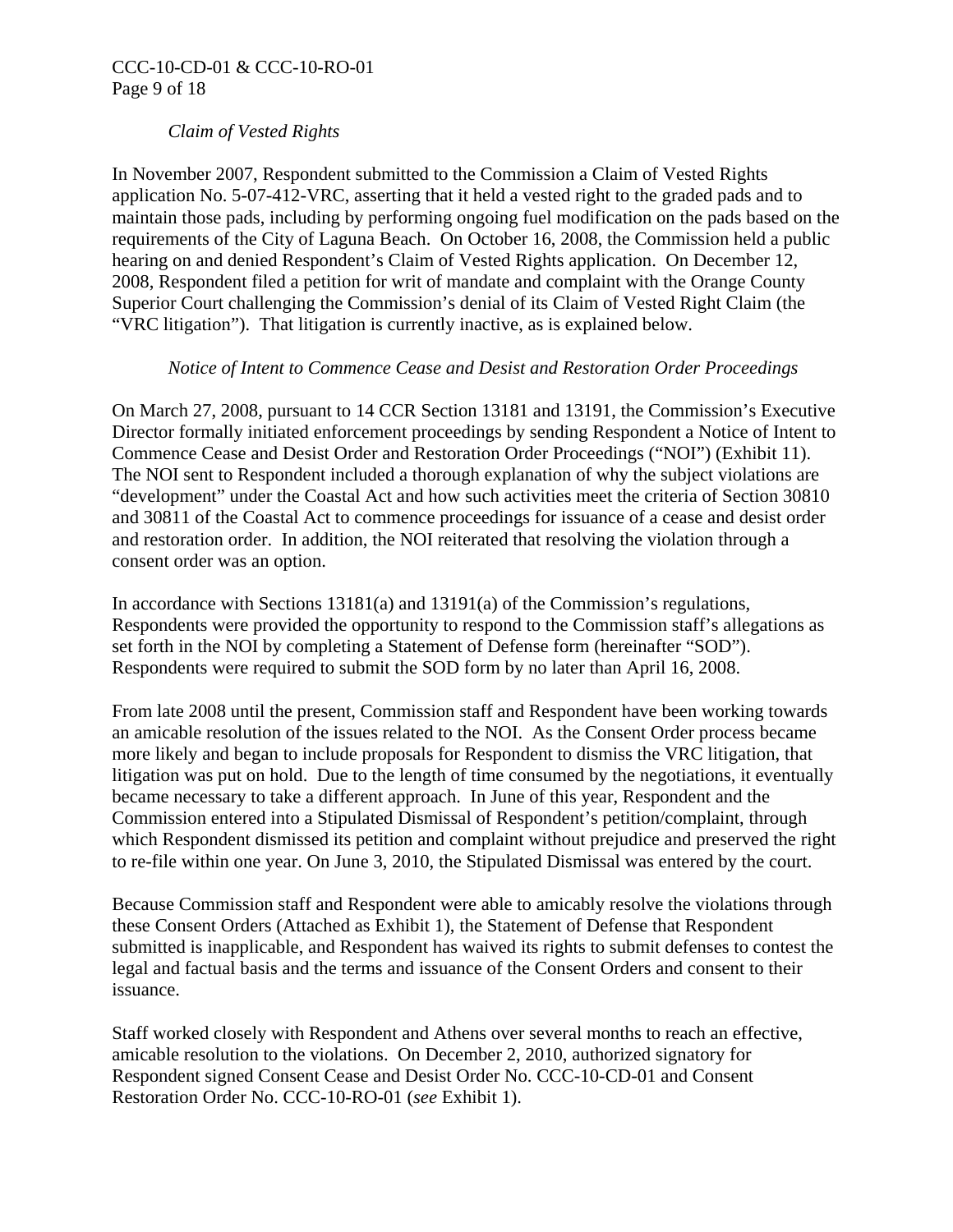#### **D. Basis for Issuance of Orders**

#### **Cease and Desist Order**

The statutory authority for issuance of Cease and Desist Orders is provided in Section 30810 of the Coastal Act, which states, in relevant part:

*If the Commission, after public hearing, determines that any person…has undertaken, or is threatening to undertake, any activity that… requires a permit from the commission without first securing the permit… the Commission may issue an order directing that person…to cease and desist.* 

*The cease and desist order may be subject to such terms and conditions as the Commission may determine are necessary to ensure compliance with this division, including immediate removal of any development or material…* 

#### **Restoration Order**

The statutory authority for issuance of Restoration Orders is provided in Section 30811 of the Coastal Act, which states, in relevant part:

*In addition to any other authority to order restoration, the commission… may, after a public hearing, order restoration of a site if it finds that [a] the development has occurred without a coastal development permit from the commission… [b] the development is inconsistent with this division, and [c] the development is causing continuing resource damage.* 

The following paragraphs set forth the basis for the issuance of the Consent Orders by providing substantial evidence that the development meets all of the required grounds listed in Section 30810 and 30811 for the Commission to issue a Cease and Desist Order and Restoration Order.

#### **1. Development has occurred without a Coastal Development Permit**

Unpermitted development including: removal of major vegetation and the results thereof; the placement and maintenance of approximately 5,500 sandbags, sand/gravel berms, filter fabric over the berms, and plastic discharge pipes, as well as the bags, berms, fabric, and pipes themselves, has occurred on the Subject Properties without a CDP.

Section 30600(a) of the Coastal Act states that, in addition to obtaining any other permit required by law, any person wishing to perform or undertake any development in the coastal zone must obtain a coastal development permit. "Development" is defined by Section 30106 of the Coastal Act as follows:

*"Development" means, on land, in or under water, the placement or erection of any solid material or structure; discharge or disposal of any dredged material or of any gaseous, liquid, solid, or thermal waste; grading, removing, dredging, mining, or extraction of any materials; change in the density or intensity of use of land…change in the intensity of use of*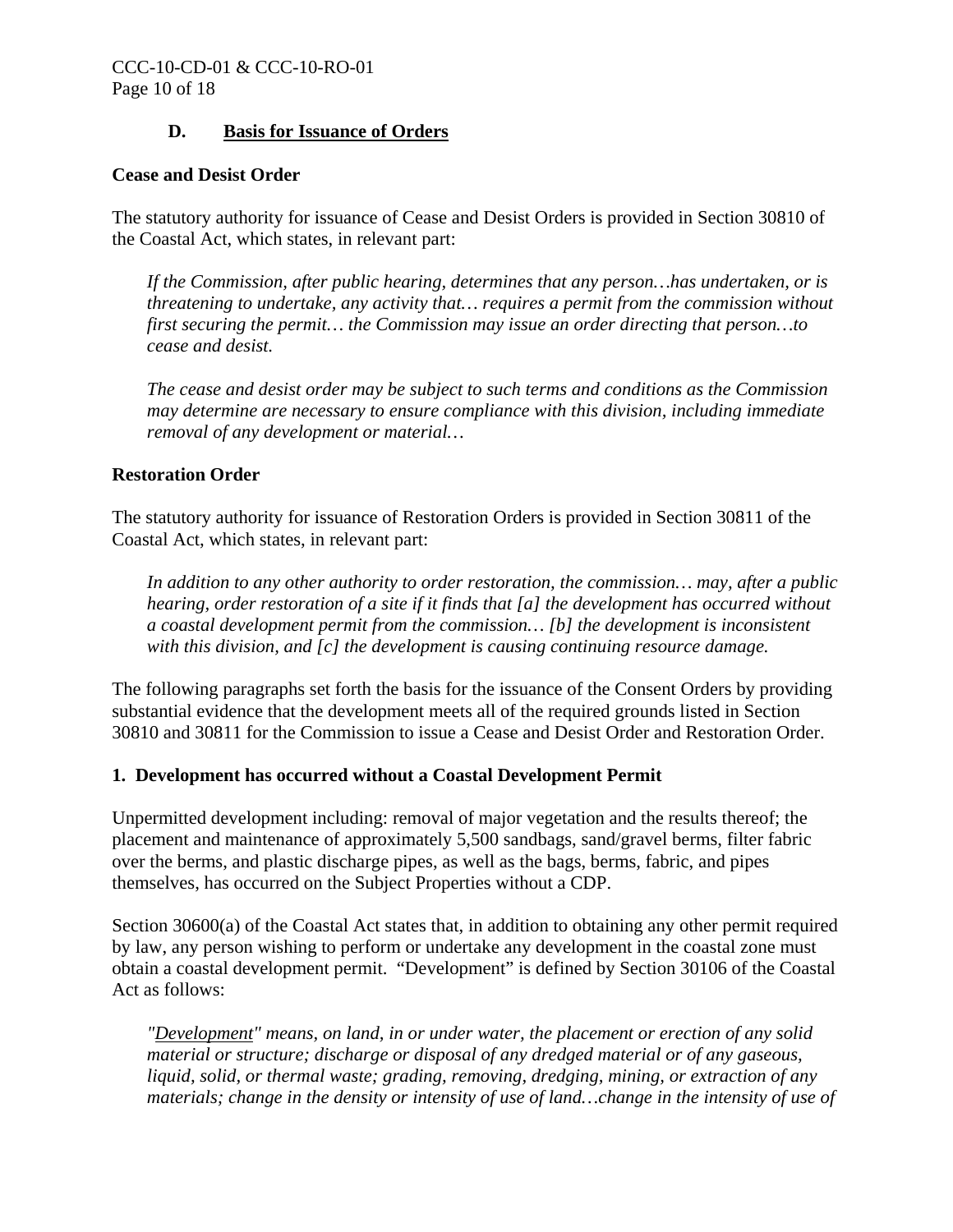*water, or of access thereto…and the removal or harvesting of major vegetation other than for agricultural purposes…*

The unpermitted removal of major vegetation and placement of 5,500 sandbags and associated materials, as described above, clearly constitutes "development" within the meaning of the above-quoted definition and therefore is subject to the permit requirement of section 30600(a). In addition, the Commission, at its October 16, 2008 hearing, determined that Respondent's claim of vested rights was not substantiated and that the development that is the subject of these Consent Orders required a Coastal Development Permit. A coastal development permit was not issued to authorize the subject unpermitted development.

### **2. The Unpermitted Development is Inconsistent with the Coastal Act**

As described below, the unpermitted development is not consistent with multiple resource protection policies of the Coastal Act, including: Section 30240 (protection of environmentally sensitive habitat); Section 30251 (protection of scenic and visual qualities); and Section 30253 (minimization of adverse impacts).

### Environmentally Sensitive Habitat Areas

1

The unpermitted development is inconsistent with Coastal Act Section 30240, which requires protection of environmentally sensitive habitat areas within the Coastal Zone. Environmentally sensitive habitat areas are defined in Coastal Act Section 30107.5, as follows:

*"Environmentally sensitive area" means any area in which plant or animal life or their habitats are either rare or especially valuable because of their special nature or role in an ecosystem and which could be easily disturbed or degraded by human activities and developments.*

Coastal sage scrub and maritime chaparral are sensitive plant communities that are very limited in distribution among the coastal and inland hills of Southern California. Coastal sage scrub in the Laguna Beach area generally consists of summer-dormant soft or suffrutescent aromatic plants that grow to approximately waist height. While its composition can vary, characteristic species generally include: California sagebrush, California buckwheat, orange bush monkey flower, and several species of sage. Southern maritime chaparral is also a low, fairly open plant community, highly dependent on maritime climate. In the Laguna area, southern maritime chaparral is generally characterized by the presence of big podded and/or warty-stemmed ceanothis, bush rue, bladder pod, and spiny or little-leaved redberry, among other species.<sup>[6](#page-10-0)</sup> Both coastal sage scrub and southern maritime chaparral communities have been observed by Commission staff on the Subject Properties. These plant communities are considered by the U.S. Fish and Wildlife Service and the California Department of Fish and Game as "sensitive" or

<span id="page-10-0"></span><sup>6</sup> Marsh, K. January 20, 1992. South Laguna Biological Resources Inventory. A report prepared for the City of Laguna Beach.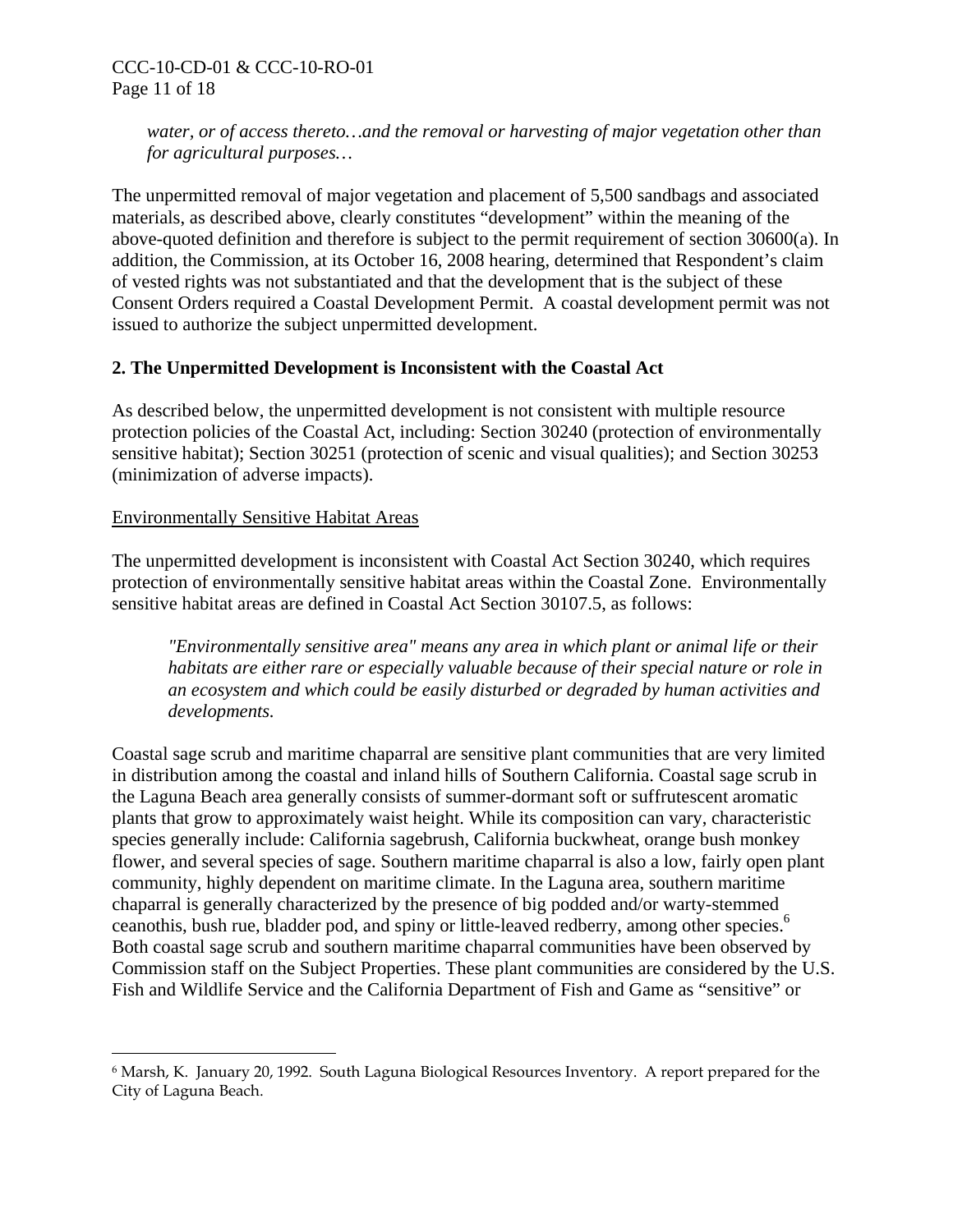#### CCC-10-CD-01 & CCC-10-RO-01 Page 12 of 18

"special status."<sup>[7](#page-11-0)</sup> As discussed more fully in two memos written by Commission Ecologist John Dixon (Exhibit 12  $\&$  13), the plant communities found on the Subject Properties serve important ecosystem functions, such as providing habitat for State and federally listed as rare and threatened bigleaf crownbeard, the federally listed as threatened California gnatcatcher, and the rufous-crowned sparrow, a California Species of Special Concern. Each of these species has been observed at the site  $(Exhibit 12)<sup>8</sup>$ 

The southern maritime chaparral and coastal sage scrub communities have been severely impacted by agricultural activities, urbanization, disruption of natural fire regimes, and competition from invasive species. These rare plant communities are confined to coastal and a few inland areas of Southern California and Baja, Mexico. The US Fish and Wildlife Service reports that urbanization and agricultural conversion have caused the destruction of an estimated  $82$  to [9](#page-11-2)3 percent of southern maritime chaparral<sup>9</sup> and an estimated 85 to 90 percent of coastal sage scrub<sup>10</sup> vegetation in California. As evidenced by these figures, southern maritime chaparral and coastal sage scrub communities are rare and easily degraded by human activities. Consequently, at the subject site, coastal sage scrub and maritime chaparral meet the definition of Environmentally Sensitive Habitat Area (ESHA) under the Coastal Act.

Coastal Act Section 30240 states the following:

 $\overline{a}$ 

*(a) Environmentally sensitive habitat areas shall be protected against any significant disruption of habitat values, and only uses dependent on such resources shall be allowed within such areas.* 

*(b) Development in areas adjacent to environmentally sensitive habitat areas and parks and recreation areas shall be sited and designed to prevent impacts which would significantly degrade such areas, and shall be compatible with the continuance of such habitat areas.* 

The unpermitted development includes the unpermitted clearing of approximately 6 acres of coastal sage scrub and maritime chaparral species, maintenance of and placement and replacement of approximately 5,500 sandbags, construction of sand/gravel berms, placement of filter fabric over the berms, and placement of plastic discharge pipes – all within and or adjacent

<span id="page-11-2"></span><sup>9</sup> U.S. Fish and Wildlife Service. 1996. Determination of endangered or threatened status for four southern maritime chaparral plant taxa from coastal southern California and northwestern Baja California, Mexico. Federal Register 61(195): 52370-52384

<span id="page-11-3"></span>10 US Fish and Wildlife Service. 1993. Determination of threatened status for the California Gnatcatcher. Federal Register 58(59): 16742-16757.

<span id="page-11-0"></span><sup>7</sup> Evans, K.E. (USFWS). December 21, 2001. Letter to A. Larson (City of Laguna Beach) re: "Draft Environmental Impact Report for the Laguna Beach Driftwood Estates (Tentative Tract Number 16035), City of Laguna Beach, County of Orange, California.

<span id="page-11-1"></span><sup>8</sup> Dixon, John. (CCC). April 16, 2007. Memo to Ryan Todoro re: Habitat Characteristics on the Athens Group LLC property at Hobo Aliso Ridge (formerly known as Driftwood Estates).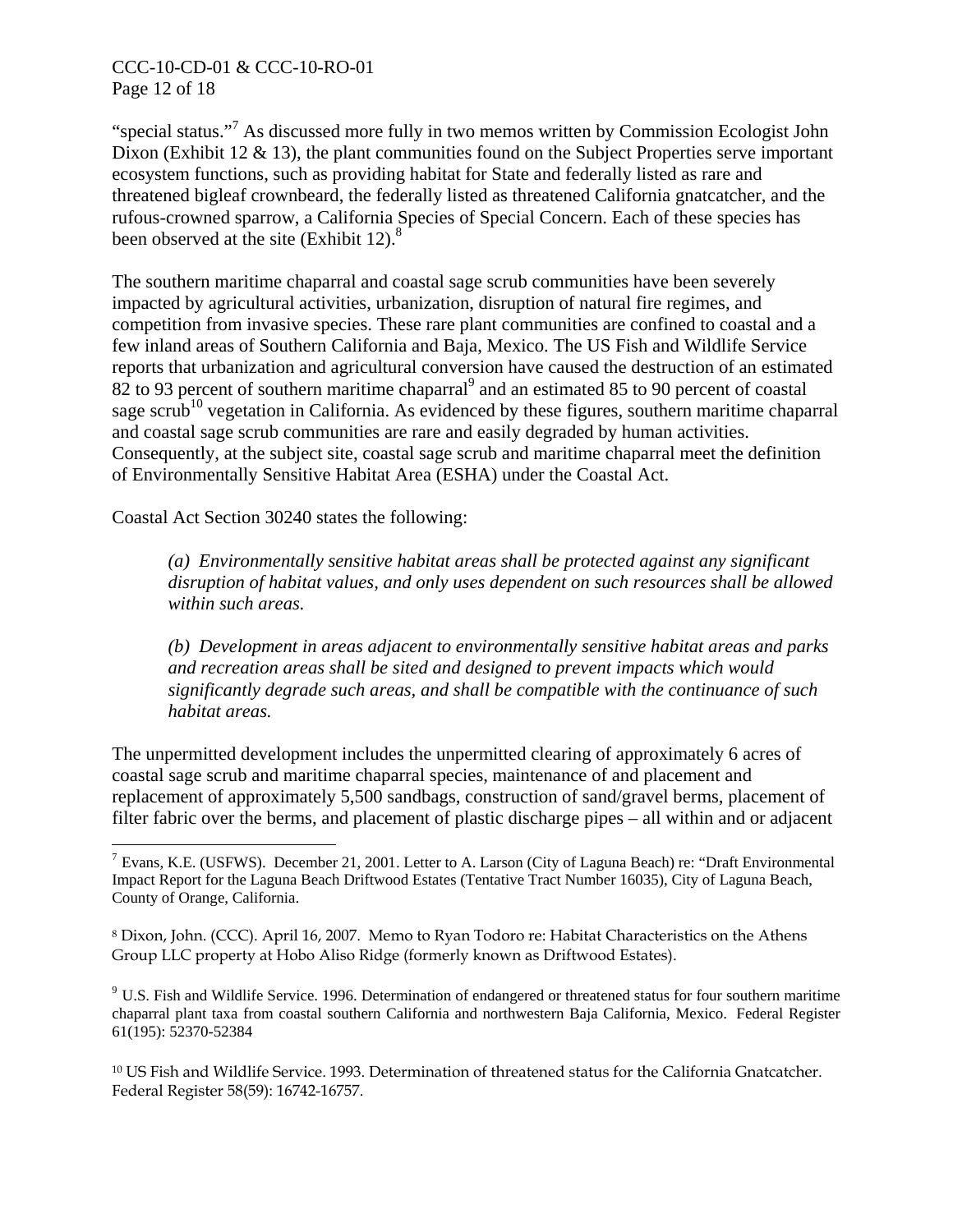#### CCC-10-CD-01 & CCC-10-RO-01 Page 13 of 18

to an environmentally sensitive habitat area, including coastal sage scrub and maritime chaparral plant communities. $11$ 

The unpermitted activities do not constitute a resource dependent use and caused significant disruption to a unique and fragile habitat upon which numerous rare and threatened species rely. Those activities are therefore inconsistent with Section 30240(a). Moreover, continued disturbance on the site has degraded the habitat and provided for the introduction of invasive species throughout the impacted area, which may affect adjacent coastal sage scrub and southern maritime chaparral communities in a way that is not compatible with the continuance of these habitat communities, in violation of Section 30240(b). Therefore, the unpermitted development is inconsistent with Section 30240 of the Coastal Act.

#### Scenic Public Views and Visual Qualities of Coastal Areas

The unpermitted development is inconsistent with Coastal Act Section 30251, which requires that the scenic and visual qualities of the coast be protected and any permitted development be visually compatible with the surrounding area. Section 30251 of the Coastal Act states:

*The scenic and visual qualities of coastal areas shall be considered and protected as a resource of public importance. Permitted development shall be sited and designed to protect views to and along the ocean and scenic coastal areas, to minimize the alteration of natural land forms, to be visually compatible with the character of surrounding areas, and, where feasible, to restore and enhance visual quality in visually degraded areas….* 

The resources that must be protected in this area include views to and across the few remaining unbroken tracts of coastal sage scrub and southern maritime chaparral that define Southern California's coastal hillsides and canyons. The unpermitted development neither considered nor protected the scenic character of Orange County's coastal hills. Instead, the unpermitted actions prevented the reestablishment of the very source of that aesthetic character – its native vegetation. Rather than minimizing the alteration of natural land forms, the unpermitted development – including vegetative clearing and placement of white sandbags and other foreign materials – exacerbated and accentuated the unnatural shape, color, and general appearance of the impacted area, in stark contrast to the adjacent vegetated hillsides and canyon. As a result, the unpermitted development was incompatible with the character of the adjacent, naturally contoured and vegetated hillsides, and degraded the visual quality of the area. Therefore, these actions are inconsistent with Section 30251 of the Coastal Act.

#### Minimization of Adverse Impacts

 $\overline{a}$ 

The unpermitted development is inconsistent with Section 30253(b) of the Coastal Act, which requires new development to minimize erosion and associated impacts to the site. Section 30253(b) states, in part:

<span id="page-12-0"></span><sup>11</sup> The Commission has already found, in its approval of Consent Restoration Order No. CCC-06-RO-03, Consent Cease and Desist Order CCC-10-CD-02, and Consent Restoration Order CCC-10-RO-02, that the area where the unpermitted development occurred is ESHA.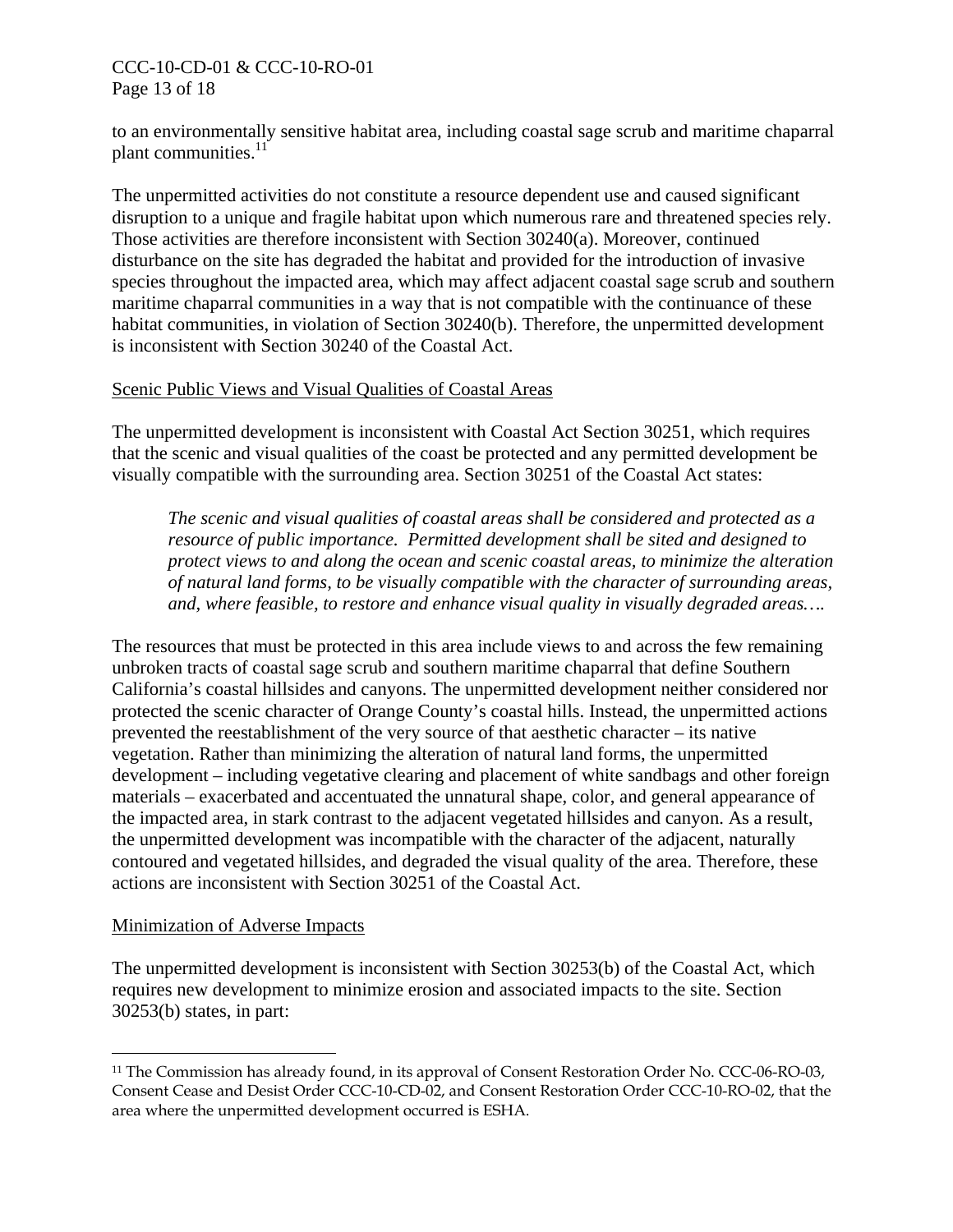*New development shall… (b) Assure stability and structural integrity, and neither create nor contribute significantly to erosion, geologic instability, or destruction of the site or surrounding area or in any way require the construction of protective devices that would substantially alter natural landforms along bluffs and cliffs.* 

The types of unpermitted activities that occurred on the site, in particular the unpermitted clearing of major vegetation, require careful environmental review and the implementation of mitigation measures to ensure impacts to the surrounding environment are minimized. Vegetation removal, especially at the base of a steep slope, disrupts the natural drainage and soil stability of the impacted area. With drainage patterns altered and top soil disrupted the potential for erosion increases significantly. When such activities are performed on or adjacent to slopes, the structural integrity and stability of the site and/or adjacent lands may be at risk.

Respondent performed and/or maintained the above mentioned activities without undergoing the type of environmental review required for a project of this scope and intensity. The types of drainage and erosion control measures that would have been required by a CDP were not implemented, and as a result contributed to soil erosion and continued destruction of the site. The sandbags have further altered the site's drainage and degrading sandbags have allowed sand/gravel material to disperse across the site, which have become a new source of sediment for stormwater runoff, rather than an erosion inhibitor. For these reasons, the unpermitted development is inconsistent with Section 30253 of the Coastal Act.

Respondent has agreed, through the signing of these Consent Orders, that the Commission has met the standards to issue and enforce these Consent Orders and does not contest the issuance of these Consent Orders.

### **3. Unpermitted Development is Causing Continuing Resource Damage**

The unpermitted development is causing continuing resource damage, as defined in 14 CCR Section 13190, which states:

*'Continuing', when used to describe 'resource damage', means such damage which continues to occur as of the date of issuance of the Restoration Order.* 

*'Resource' means any resource which is afforded protection under the policies of Chapter 3 of the Coastal Act, including but not limited to public access, marine and other aquatic resources, environmentally sensitive wildlife habitat, and the visual quality of coastal areas.* 

*'Damage' means any degradation or other reduction in quality, abundance, or other quantitative or qualitative characteristic of the resource as compared to the condition the resource was in before it was disturbed by unpermitted development.* (emphasis added)

The coastal sage scrub and southern maritime chaparral communities that occur on the Subject Properties – in addition to the views they enhance and the soils they stabilize – are afforded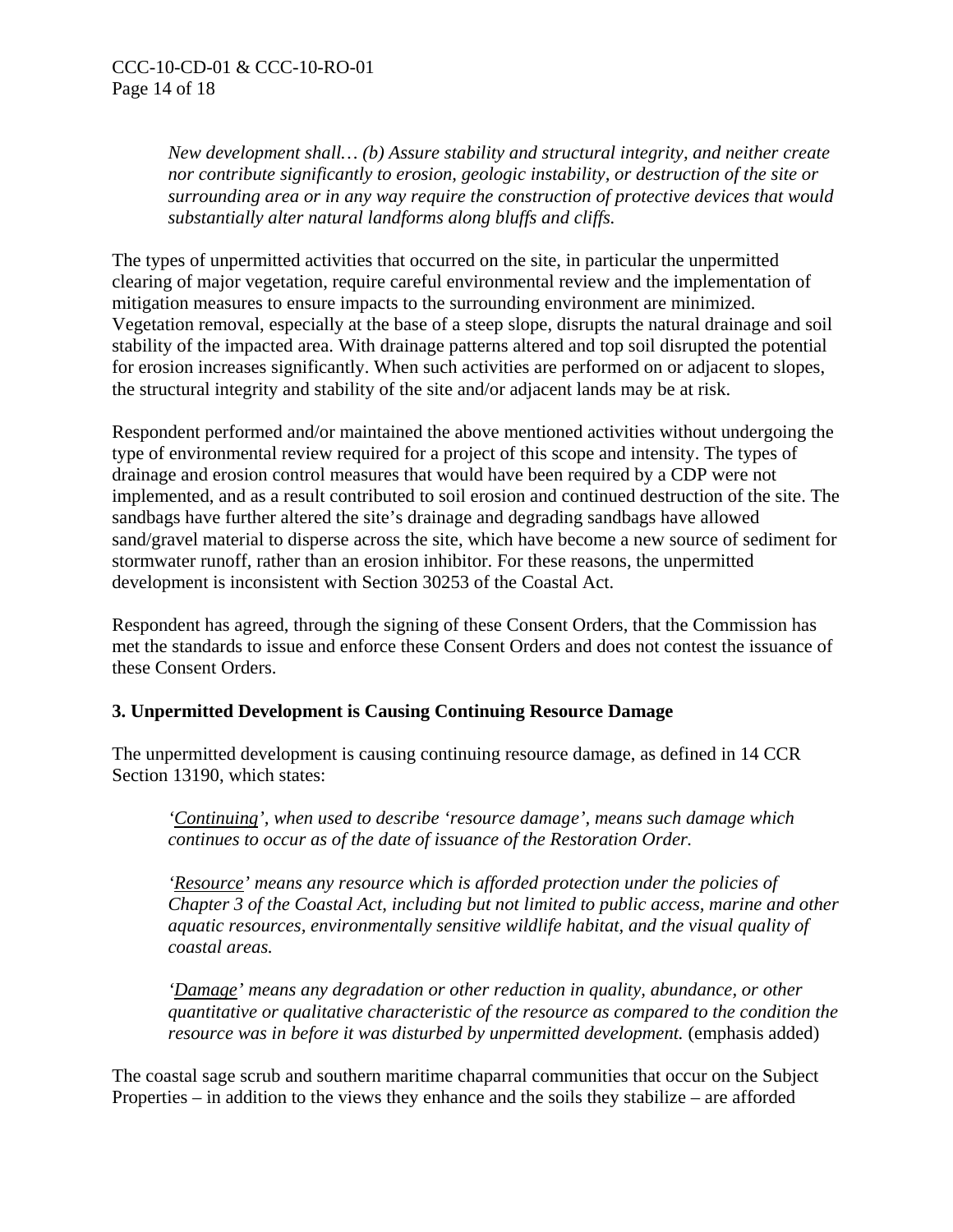## CCC-10-CD-01 & CCC-10-RO-01 Page 15 of 18

protection under Coastal Act Sections 30240, 30351 and 30253(b), and are therefore a "resource" as defined in 14 CCR Section 13190(a). The clearing of this habitat and the placement of materials on top of it reduced the quality and abundance of these rare plant communities, has degraded scenic views and caused erosion across the site, thereby causing "damage" to the resource, as defined in 14 CCR Section 13190(b). Without removal of the unpermitted development, which Respondent has agreed to undertake as set forth in the Consent Orders, the impacts will persist, constituting "continuing" resource damage", as defined in 14 CCR Section 13190(c). Therefore, the Commission has the authority under Coastal Act Section 30811 to issue a Restoration Order in this matter.

#### **4. Provisions of Consent Cease and Desist Order No. CCC-10-CD-01 and Consent Restoration Order No. CCC-10-RO-01**

All of the activities set forth in these Consent Orders are consistent with and, in fact, are designed to further Chapter 3 resource protection policies. The Commission is issuing these Consent Orders to facilitate the removal activities necessary to fully resolve the violations at issue in these proceedings and to mitigate the significant impacts to sensitive resources that occurred as a result of the violations. Respondent has agreed not only to remove the unpermitted development from the Subject Properties, but has also agreed to remove non-native plant species from the entire 6-acre area. In addition, through these Consent Orders, Respondent has agreed to: 1) execute and record an irrevocable offer to dedicate an Open Space Conservation and Public Access Easement over the approximately 75 acres of the Subject Properties, 2) grant to the California State Coastal Conservancy a Preemptive Purchase Right over an additional 80 acres of Respondent's property located adjacent to the Subject Properties, and 3) convey fee title to the Subject Properties to the City of Laguna Beach, subject to the protections of the Open Space Conservation and Public Access Easement, or, if the City is unwilling to accept title to this land subject to the terms, conditions and obligations of the OTD, to the California State Coastal Conservancy. In addition, Respondents agree to waive any and all rights created or reserved to them in the "Stipulated Dismissal Without Prejudice and Tolling Agreement; Order Thereon" filed on June 3, 2010, including the right to re-file the petition for writ of mandate and complaint referenced in that document, so that the dismissal of that case is now with prejudice and irrevocable.

# **E. California Environmental Quality Act (CEQA)**

The Commission finds that the issuance of Consent Cease and Desist Order CCC-10-CD-01 and Consent Restoration Order CCC-10-RO-01 to compel compliance with the Coastal Act to remove unpermitted development, is exempt from any applicable requirements of the California Environmental Quality Act of 1970 (CEQA), Cal. Pub. Res. Code §§ 21000 *et seq.*, and will not have any significant adverse effects on the environment, within the meaning of CEQA. The Order is exempt from the requirements for the preparation of an Environmental Impact Report, based on Sections 15060(c)(2), 15060(c)(3), 15061(b)(2), 15037, 15038, and 15321 of the CEQA Guidelines (also in 14 CCR).

# **F. Consent Agreement: Settlement**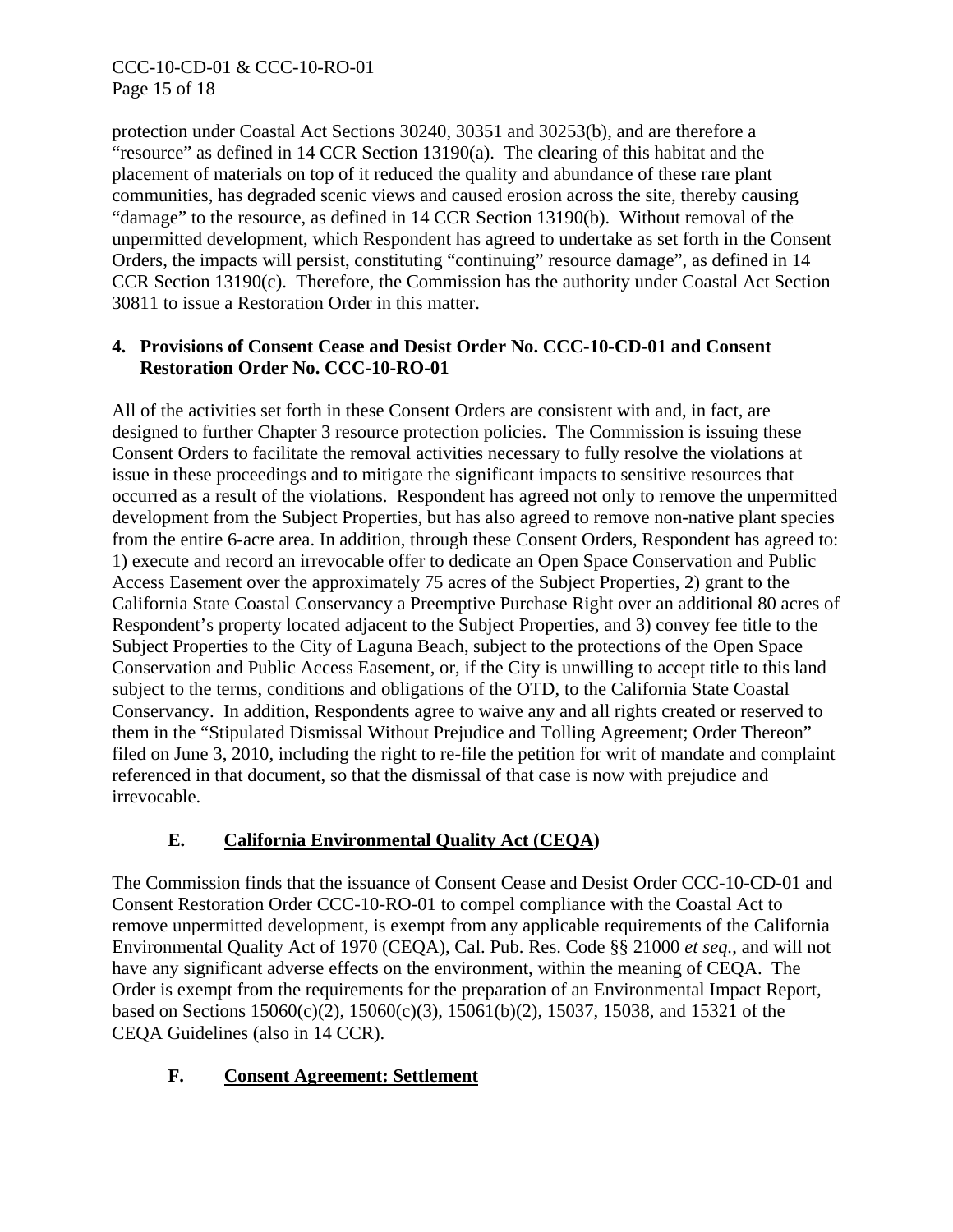#### CCC-10-CD-01 & CCC-10-RO-01 Page 16 of 18

Chapter 9, Article 2 of the Coastal Act provides that violators may be civilly liable for a variety of penalties for violations of the Coastal Act, including daily penalties for knowingly and intentionally undertaking development in violation of the Coastal Act. Respondent has clearly stated its willingness to completely resolve the violations administratively and amicably, through a settlement process. To that end, Respondent has committed to comply with all terms and conditions of the Consent Orders, and not to contest the issuance or implementation of these Consent Orders. Additionally, in light of the intent of the parties to resolve these matters in a timely fashion and through settlement, Respondent has also agreed to 1) record an irrevocable offer to dedicate an Open Space Conservation and Public Access Easement over the approximately 75acre Subject Properties, 2) grant to the California State Coastal Conservancy a Preemptive Purchase Right over an additional 80 acres of Respondent's property, and 3) convey fee title to the Subject Properties to the City of Laguna Beach subject to the protections of the Open Space Conservation and Public Access Easement or, if the City is unwilling to accept title to this land subject to the terms, conditions and obligations of the OTD, to the California State Coastal Conservancy..

# **G. Findings of Fact**

1. Driftwood Properties, LLC is the owner of property located at the northern terminus of Driftwood Drive in the City of Laguna Beach, in Orange County (treated by the Orange County Assessor's Office as three parcels with Assessor Parcel Numbers: 056-240-65, 056-240-57 and 656-191-40).

2. Athens Development AC, LLC (aka The Athens Group) is an agent of Driftwood Properties, LLC, has been the contact for all telephone discussions with, and the agent of service for all correspondence from, Commission staff related to the violations described in allegations #3 and #4 below.

3. Driftwood Properties, LLC has undertaken development, as defined in Coastal Act Section 30106, on some of the above-referenced property, including: removal of major vegetation (including coastal sage scrub and maritime chaparral plant species) and the results thereof; placement, replacement, and/or maintenance of approximately 5,500 sandbags (and the sand/gravel/fill released from the bags); and placement of sand/gravel berms, filter fabric over the berms, and plastic discharge pipes

4. Driftwood Properties, LLC undertook the development described in allegation #3 above without obtaining a coastal development permit, in violation of the Coastal Act.

5. The unpermitted development described in allegation #3 above impacted an Environmentally Sensitive Habitat Area and the scenic and visual qualities of the coast, and has contributed to erosion of the site, therefore, inconsistent with Coastal Act Section 30240, 30251, and 30253.

6. The unpermitted development described in allegation #3 above is causing "ongoing resource damage" within the meaning of Coastal Act Section 30811 and Title 14, California Code of Regulations, Section 13190.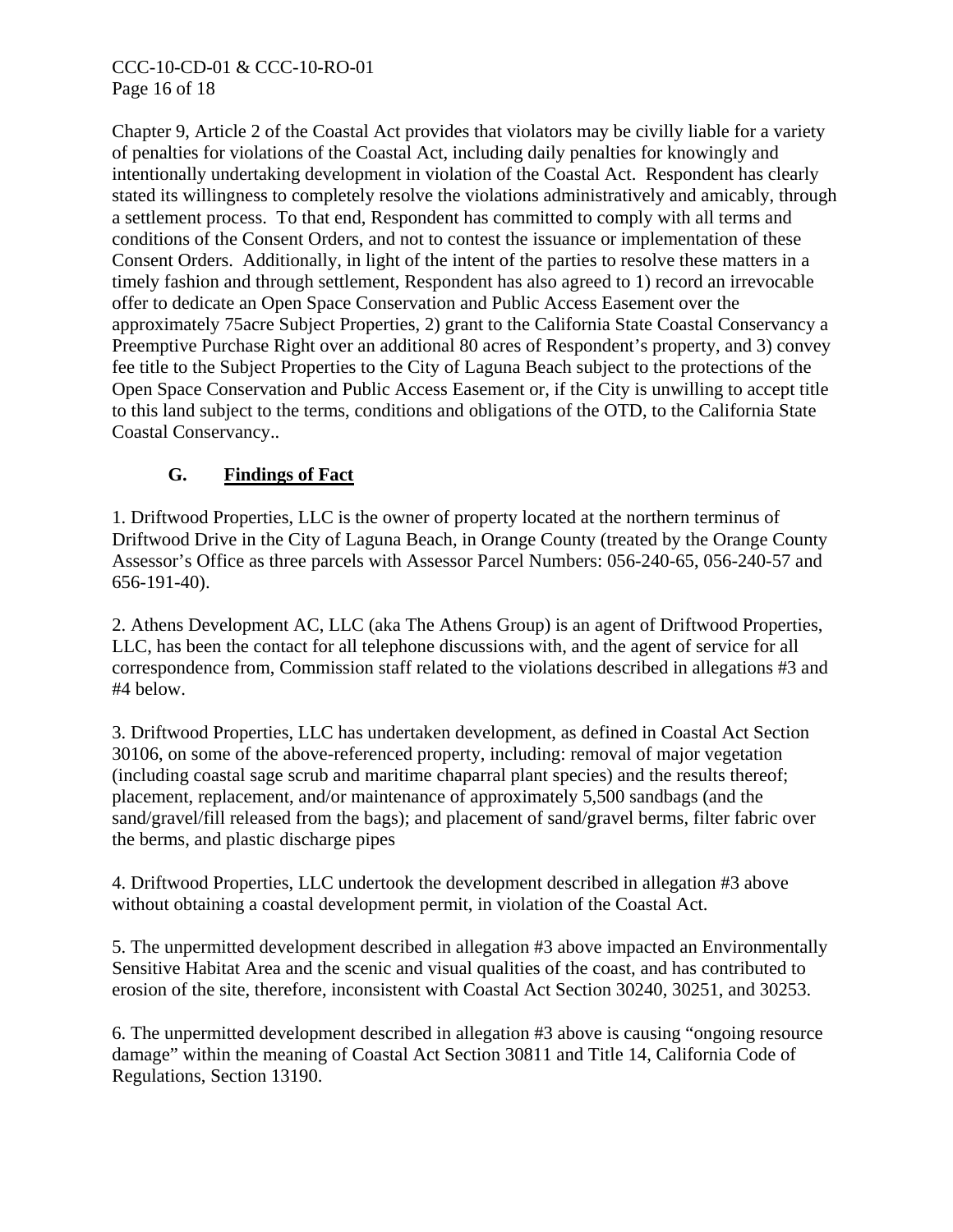#### CCC-10-CD-01 & CCC-10-RO-01 Page 17 of 18

7. Coastal Act Section 30810 authorizes the Commission to issue a cease and desist order, and all elements of that Section have been met herein.

8. Coastal Act Section 30811 authorizes the Commission to issue a restoration order, and all elements of that Section have been met herein.

9. The work to be performed under these Consent Orders, if done in compliance with the Orders and the plans approved therein, will be consistent with Chapter 3 of the Coastal Act.

10. On May 4, 2007, Commission staff sent a Notice of Violation letter to Respondent notifying Respondent of the violations on the Subject Properties.

11. On March 27, 2008, the Executive Director issued a "Notice of Intent to Record a Notice of Violation and to Commence Cease and Desist and Restoration Order Proceedings" to Respondent.

12. On December 2, 2010, an authorized signatory for Respondent signed Consent Cease and Desist Order No. CCC-10-CD-01 and Restoration Order No. CCC-10-RO-01, a copy of which is attached to this staff report as Exhibit 1.

13. The temporal loss and loss of fitness incurred by the ESHA will continue until the requirements of the Consent Orders are carried out.

Staff recommends that the Commission issue the Consent Cease and Desist Order and Consent Restoration Order attached hereto as Exhibit 1.